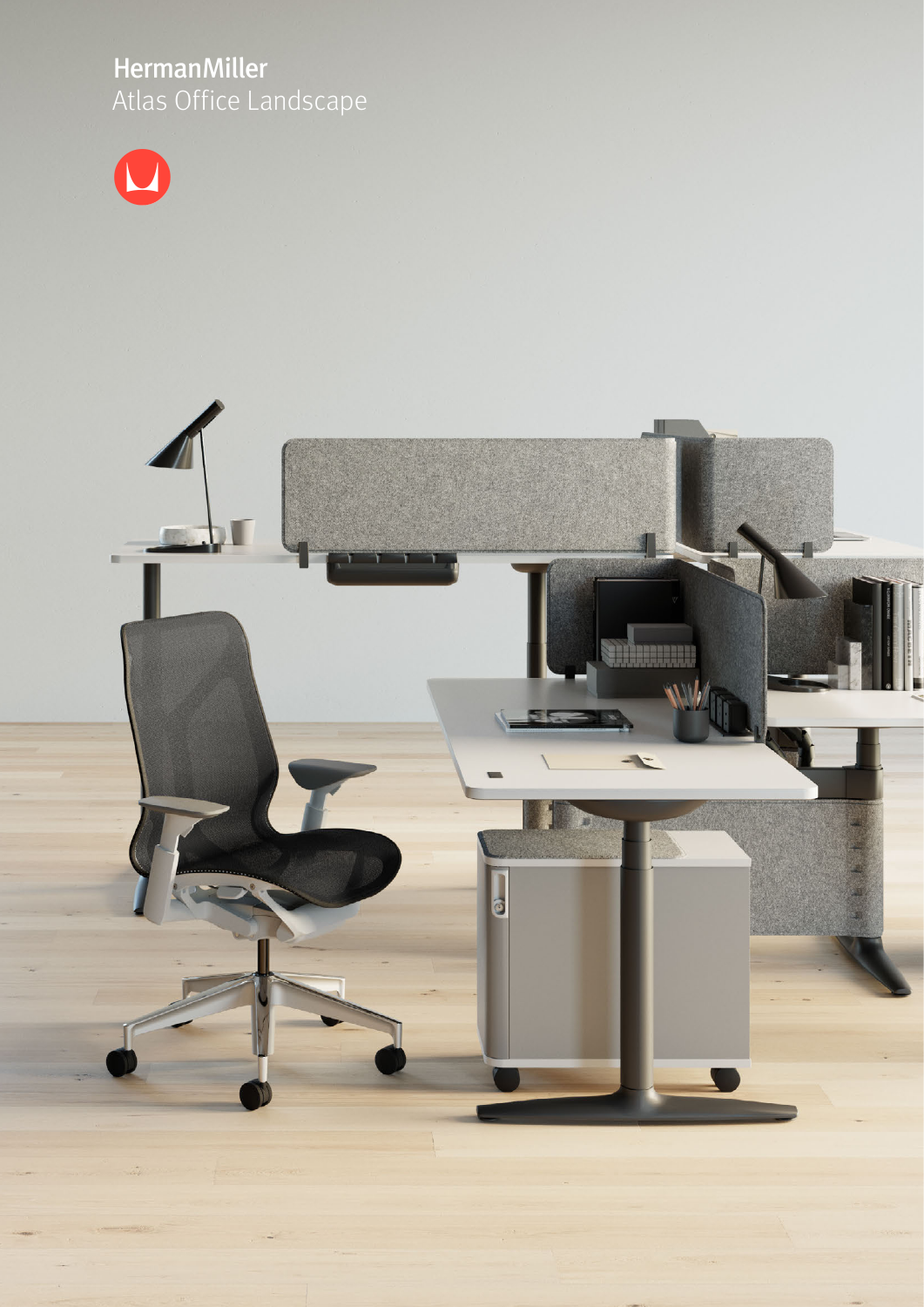# Desking that combines height adjustability and collaboration



#### **Atlas Office Landscape** Designed by Tim Wallace

Herman Miller's long heritage in pioneering work systems led us to approach designer Tim Wallace for a new height-adjustable solution which reflected desking requirements for the 21st century. He immediately saw an opportunity to create something that worked with the whole office environment.

"To me the problem wasn't in creating a single desk; there are plenty of examples of those," says Tim. "The real challenge comes when that single desk needs to be multiplied and then fitted into a space. I saw the opportunity for a system that really benefited the working environment, both today and in the future."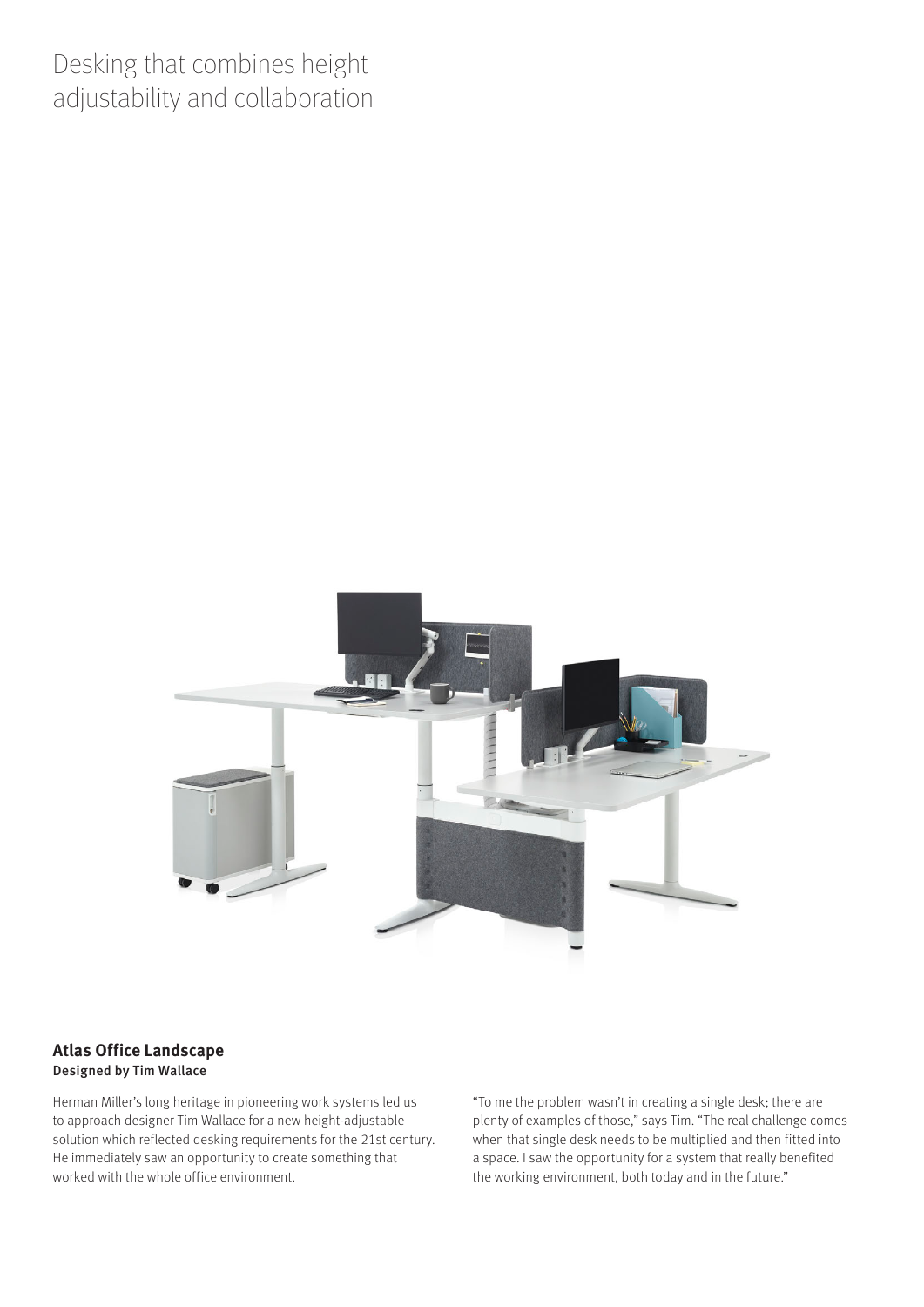## **Challenge your Space**

Atlas Office Landscape is a height-adjustable work system that goes beyond the limitations of the simple sit-stand desk. Its holistic approach encourages imaginative new ways to plan office spaces through a focus on human-centred design and ergonomic excellence.

## **An Intelligent System**

Reflecting Herman Miller's long history and expertise in pioneering innovative work systems, Atlas Office Landscape is an inventive design, and different from a standard sit-stand desking system. A simplified and consistent approach to both componentry and electric options makes configuring and creating large groups of height-adjustable desks as easy as a single workstation. Integrated storage and meeting tables ensure Atlas has the flexibility to meet each individual's needs with ease.

#### **Curves not Corners**

With its softly curved edges, Atlas Office Landscape has an organic appearance that flows effortlessly through your office space. Crafted to reflect the elegance of a piece of furniture rather than a row of regimented machinery, its rounded aesthetic is consistent across the whole vocabulary. Work surface, screens, power supply and storage make spaces feel more organic, more inviting, more human.



"Atlas isn't constrained by structures traditionally seen in height-adjustable furniture, such as a horizontal beam. This means that rectilinear, 90-degree and z-plan layouts are all easily achievable."